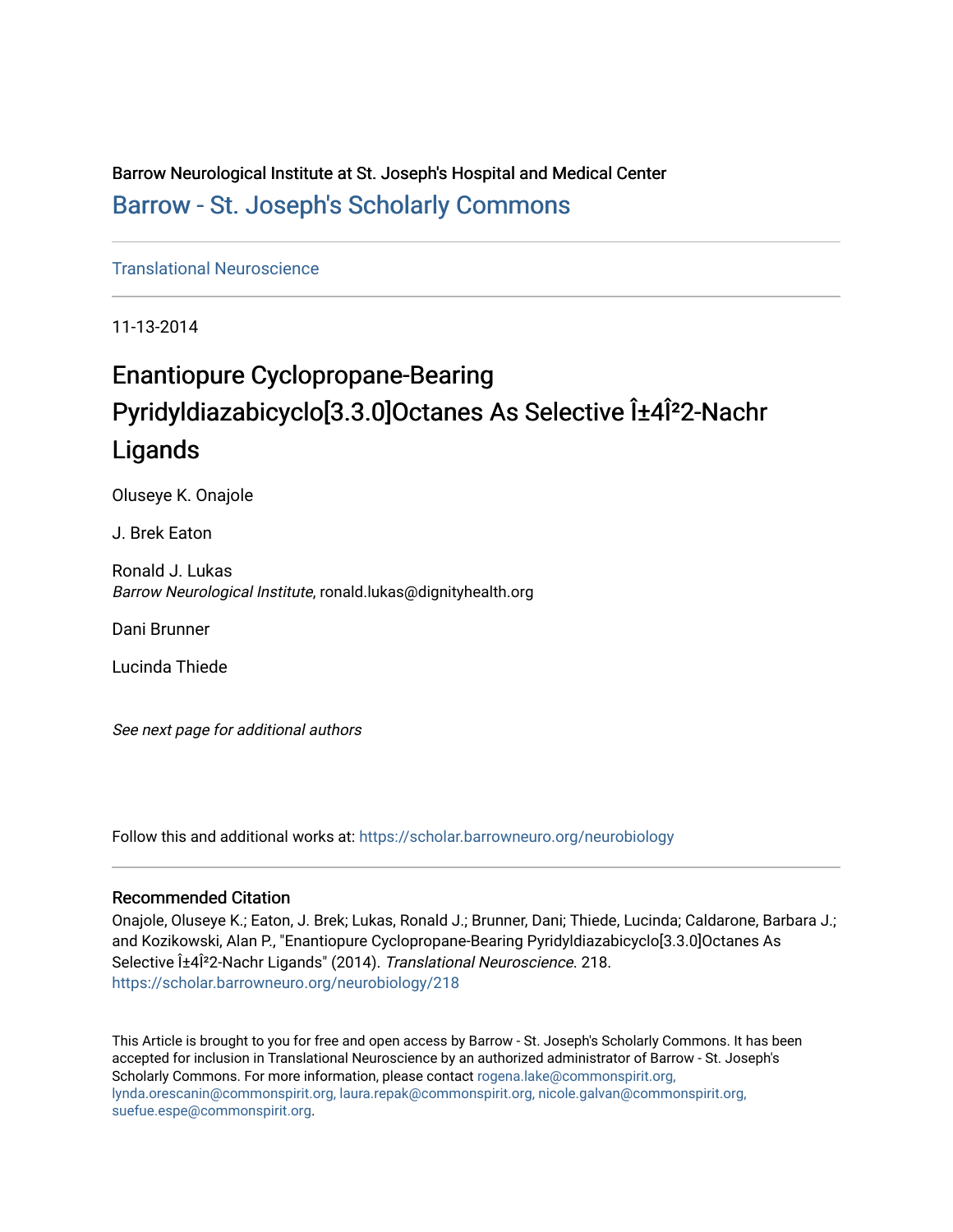#### Authors

Oluseye K. Onajole, J. Brek Eaton, Ronald J. Lukas, Dani Brunner, Lucinda Thiede, Barbara J. Caldarone, and Alan P. Kozikowski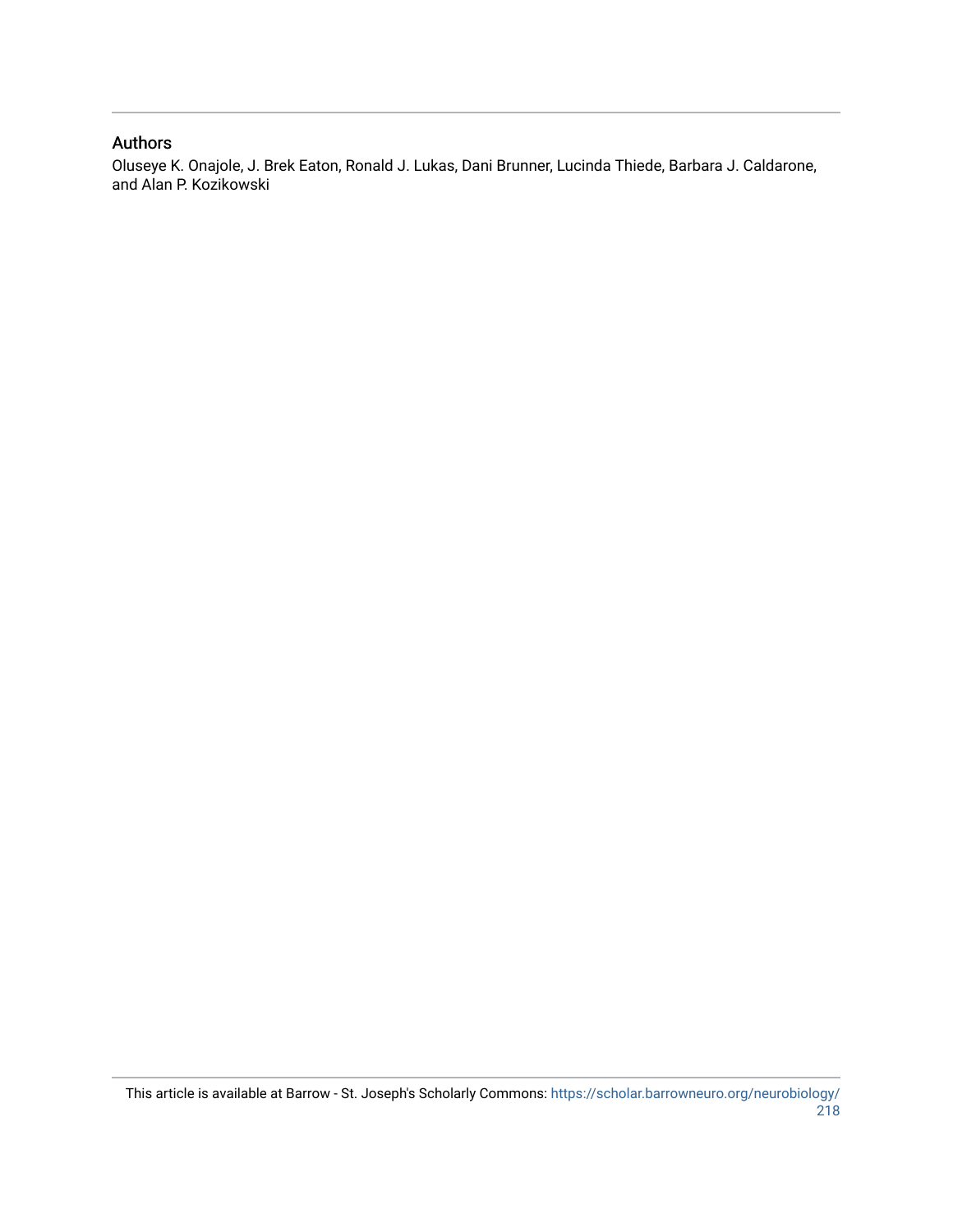# ACS**Medicinal**<br>Chemistry Letters

<pubs.acs.org/acsmedchemlett>

### Enantiopure Cyclopropane-Bearing Pyridyldiazabicyclo[3.3.0]octanes as Selective  $\alpha$ 4 $\beta$ 2-nAChR Ligands

Oluseye K. Onajole,† J. Brek Eaton,‡ Ronald J. Lukas,‡ Dani Brunner,§ Lucinda Thiede,§ Barbara J. Caldarone,<sup>∥</sup> and Alan P. Kozikowski[\\*](#page-6-0),†

† Department of Medicinal Chemistry and Pharmacognosy, College of Pharmacy, University of Illinois at Chicago, 833 South Wood Street, Chicago, Illinois 60612, United States

‡ Division of Neurobiology, Barrow Neurological Institute, 350 West Thomas Road, Phoenix, Arizona 85013, United States

§ PsychoGenics, Inc., 765 Old Saw Mill River Road, Tarrytown, New York 10591, United States

∥ NeuroBehavior Laboratory, Harvard NeuroDiscovery Center and Department of Neurology, Brigham and Women's Hospital, 77 Avenue Louis Pasteur, Boston, Massachusetts 02115, United States

**S** [Supporting Information](#page-6-0)



ABSTRACT: We report the synthesis and characterization of a series of enantiopure 5-cyclopropane-bearing pyridyldiazabicyclo<sup>[3.3.0</sup>]octanes that display low nanomolar binding affinities and act as functional agonists at  $\alpha$ 4 $\beta$ 2-nicotinic acetylcholine receptor (nAChR) subtype. Structure−activity relationship studies revealed that incorporation of a cyclopropanecontaining side chain at the 5-position of the pyridine ring provides ligands with improved subtype selectivity for nAChR  $\beta$ 2 subunit-containing nAChR subtypes (β2\*-nAChRs) over β4\*-nAChRs compared to the parent compound 4. Compound 15 exhibited subnanomolar binding affinity for  $\alpha$ 4 $\beta$ 2- and  $\alpha$ 4 $\beta$ 2\*-nAChRs with negligible interaction. Functional assays confirm selectivity for  $\alpha$ 4 $\beta$ 2-nAChRs. Furthermore, using the SmartCube assay system, this ligand showed antidepressant, anxiolytic, and antipsychotic features, while mouse forced-swim assay further confirm the antidepressant-like property of 15.

KEYWORDS: Nicotinic acetylcholine receptor, selective α4β2 partial agonist, N-pyridyldiazabicyclo[3.3.0]octane

Nicotinic acetylcholine receptors (nAChRs) are expressed<br>as pentameric complexes of as pentameric complexes of single (homomeric) or multiple (heteromeric) subunits, which are encoded by 17 different genes (in vertebrates), thus creating a wide variety of nAChR subtypes. The most common nAChR subtypes present in the central nervous system (CNS) are heteropentamers containing  $\alpha$ 4 and  $\beta$ 2 subunits or the homopentamer comprising  $\alpha$ 7 subunits, while the peripheral nervous system (PNS) consist mainly of  $\alpha$ 3 subunit combinations (predominately  $\alpha 3\beta 4$  heteromer).<sup>[1](#page-6-0)</sup> nAChR subtypes possess unique pharmacological and physiological properties depending on their subunit makeup and identifying ligands that offer selectivity among these subtypes affords opportunities to develop novel therapeutic agents for use in various central nervous system disorders including schizophrenia, depression, Alzheimer's disease, tobacco addiction, and attention deficit hyperactivity disorder (ADHD).<sup>[2](#page-6-0)−[4](#page-6-0)</sup> Moreover, identifying selective ligands would help to attenuate adverse side effects associated with actions at ganglionic  $\alpha 3\beta 4^*$ -nAChRs (the asterisk indicates that the receptor complex is known to or may contain other subunits than those specified).<sup>[5](#page-6-0),[6](#page-6-0)</sup> A growing body

of evidence indicates that  $\alpha$ 4 $\beta$ 2\*-nAChR subtypes appear to play an essential role in depression as well as in cognition, attention, anxiety, and nicotine dependence.<sup>[2](#page-6-0),[4,7](#page-6-0)-[10](#page-6-0)</sup> For instance, varenicline, marketed as a smoking cessation pharmacotherapy, is an  $\alpha$ 4 $\beta$ 2-nAChR partial agonist.<sup>[11,12](#page-6-0)</sup> Studies have shown that varenicline possesses antidepressant-like effects and also improves cognition in animal models.<sup>[13,14](#page-6-0)</sup> However, several side effects such as nausea, mood changes, sleep disturbance, and constipation have been associated with the use of varenicline for smoking cessation, effects that may be related in part to its  $\alpha 3\beta 4$  subtype activity coupled with its 5HT<sub>3</sub> activity.<sup>[10,15](#page-6-0)-[18](#page-6-0)</sup> Additionally, efforts have been made to advance the noncompetitive nicotinic antagonist mecamylamine for use in depression; however, this compound failed to show efficacy in human clinical trials.<sup>[19](#page-7-0)</sup> The development of other nAChR ligands for use in depression thus still represents a therapeutic opportunity.

```
Received: March 29, 2014
Accepted: September 29, 2014
Published: September 29, 2014
```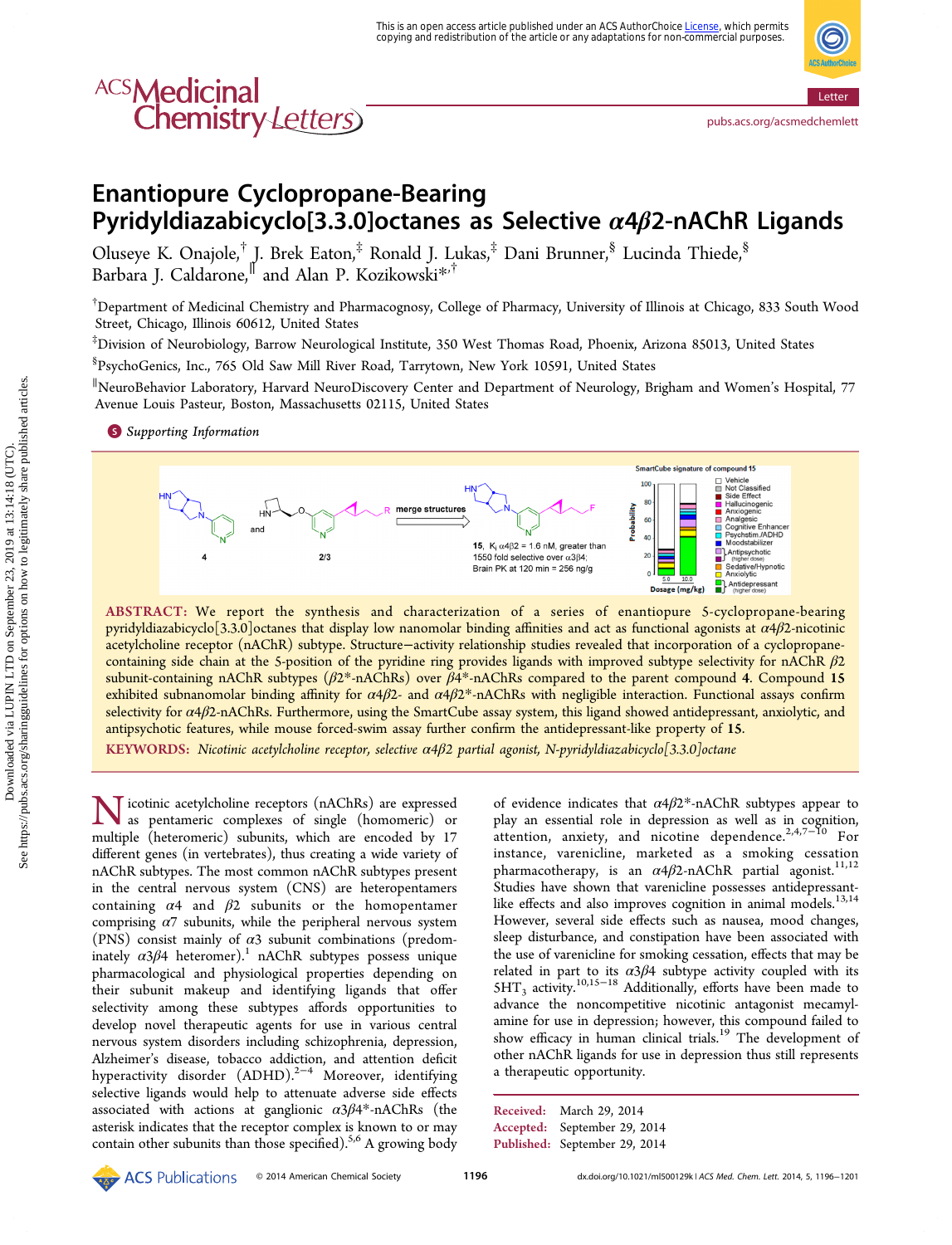Sazetidine-A (1), a 3-pyridyl ether possessing an alkynyl substituent at its 5-position, is a highly potent  $\alpha$ 4 $\beta$ 2-nAChR partial agonist  $(K<sub>i</sub> = 0.4 \text{ nM})$  that possesses a 24,000-fold selectivity for  $\alpha$ 4 $\beta$ 2- over  $\alpha$ 3 $\beta$ 4-nAChRs (Figure 1).<sup>[20](#page-7-0)</sup> Sazetidine-A also displays potent anxiolytic, analgesic, and antidepressant features as revealed in studies using animal models.[21](#page-7-0)−[23](#page-7-0)



Figure 1. Selected nicotinic receptor ligands (1−5).

We recently reported the synthesis and biological characterization of a novel series of  $\alpha$ 4 $\beta$ 2-nAChR partial agonists bearing a cyclopropane ring in place of the acetylenic bond present in Sazetidine-A (1). The cyclopropane ring enforces an orientation of the side chain such that compounds possessing this motif maintained subtype selectivity for  $\alpha$ 4 $\beta$ 2-nAChRs.<sup>[24](#page-7-0)</sup> Compounds 2 and 3 are highly selective  $\alpha$ 4 $\beta$ 2-nAChR partial agonists with subnanomolar binding affinities ( $K_i = 0.1$  and 0.2 nM, respectively) and excellent subtype selectivity over  $\alpha 3\beta 4^*$ and  $\alpha$ 7-nAChRs.<sup>[24,25](#page-7-0)</sup> These compounds also show antidepressant activity in mouse forced swim studies. Compound 4, a 3 pyridyl diazabicyclo<sup>[3.3.0]</sup>octane, is an  $\alpha$ 4 $\beta$ 2-nAChR agonist having subnanomolar binding affinity  $(K<sub>i</sub> = 0.12$  nM for a rat brain  $\alpha$ 4β2\* subtype) and approximately 400-fold selectivity over α7-nAChRs.

The selectivity of these compounds for  $\alpha$ 4 $\beta$ 2- versus  $\alpha$ 7nAChRs can be improved depending on the nature of the R group at position 5 of the pyridine ring, with larger R groups generally showing improved selectivity for the  $\alpha$ 4 $\beta$ 2-nAChR subtype.<sup>[26](#page-7-0)</sup> Compound 5, a 3-pyridyl diazabicyclo<sup>[3.3.0]</sup>octane with a carboxamide group at position 5, resulted in compounds that generally possessed high binding affinity and selectivity for  $\alpha$ 4 $\beta$ 2- compared to  $\alpha$ 7-nAChRs.<sup>[27](#page-7-0)</sup> In this study, we selected our best ligands<sup>[24](#page-7-0),[25](#page-7-0)</sup> and incorporated the cyclopropanecontaining side chain scaffold onto the 5-position of the Npyridyldiazabicyclo[3.3.0]octane motif 4, in an attempt to improve subtype selectivity toward  $\alpha$ 4 $\beta$ 2\*- over ganglionic α3β4\*-nAChRs.

The synthesis of the chiral cyclopropylpyridine ligands 9, 10, 13, 15 , and 18 is summarized in Scheme 1. The hydroxyl group of the optically pure pyridine intermediate  $6^{24}$  $6^{24}$  $6^{24}$  was activated as its triflate 7 and subsequently reacted with tert-butyl  $cis$ -hexahydropyrrolo $[3,4-c]$ pyrrole-2(1H)-carboxylate,<sup>[26](#page-7-0)</sup> under slightly modified Buchwald−Hartwig conditions to obtain the precursor 8. Deprotection with trifluoroacetic acid (TFA) yielded the secondary amine 9 as its trifluoroacetate salt. The Boc-protected amine 8 was reduced with  $LiAlH<sub>4</sub>$  to yield the Nmethyl derivative 10.

Next, acylation of 11 using isobutyric anhydride followed by removal of the benzyl group and Buchwald−Hartwig reaction



<sup>a</sup>Reagents and conditions: (a)  $(CF_3SO_2)_2O$ ,  $C_5H_5N$ , 0 °C; (b) tertbutyl cis-hexahydropyrrolo $[3,4-c]$ pyrrole-2(1H)-carboxylate,<sup>[26](#page-7-0)</sup> tris-(dibenzylideneacetone)dipalladium, 2-dicyclohexylphosphino-2′,4′,6′ triisopropylbiphenyl, K<sub>3</sub>PO<sub>4</sub>, 1,4-dioxane, microwave, 160 °C, 10 min; (c)  $CF_3COOH$ ,  $CH_2Cl_2$ , rt; (d) LiAH<sub>4</sub>, THF, reflux; (e) (i) isobutyric anhydride, cat. 4-(dimethylamino)pyridine,  $Et_3N$ ,  $CH_2Cl_2$ , rt; (ii) 10% Pd/C, MeOH/EtOAc (4:1), rt, 2 h; (f) NaOMe, CH<sub>3</sub>OH, 40 °C; (g) (i) TsCl, Et<sub>3</sub>N, CH<sub>2</sub>Cl<sub>2</sub>, 0 °C to rt, (ii)  $(n-Bu)_{4}NF$ , THF, rt; (h) NaH, CH<sub>3</sub>CH<sub>2</sub>I, DMF, rt; (i) 10% Pd/C, MeOH/EtOAc (4:1), rt, 2 h.

generated 12 after hydrolysis of the isobutyrate protecting group. Cleavage of the Boc group with TFA gave the alcohol 13 as its TFA salt. To generate the fluoride 14, the hydroxyl group of compound 12 was activated as its tosylate and this intermediate treated with n-tetrabutylammonium fluoride to yield the corresponding protected fluoride. Boc deprotection of 14 with TFA afforded the final product 15 as its TFA salt. To prepare the ethyl ether analogue 18, the intermediate 11 was first subjected to the Williamson ether synthesis using ethyl iodide as the alkylating agent. Next, the benzyl group was removed via hydrogenolysis, the amine coupling reaction carried out, and then the Boc group cleaved from 17 to afford 18 as its TFA salt.

In vitro binding affinities  $(K_i)$  of all the synthesized 5cyclopropane-bearing pyridyldiazabicyclo[3.3.0]octanes (9, 10, 13, 15, and 18) were determined using [3H] epibatidine binding competition assays at seven rat nAChR subtypes.<sup>[28](#page-7-0)</sup> As illustrated in Table [1,](#page-4-0) most of these compounds demonstrated relatively high binding affinities for both  $\alpha$ 4 $\beta$ 2- (K<sub>i</sub> ranging from 0.4 to 60 nM) and  $\alpha$ 4 $\beta$ 2<sup>\*</sup>-nAChRs (K<sub>i</sub> ranging from 1.2 to 120 nM) with poor binding affinities for  $\alpha$ 3 $\beta$ 4-nAChRs (K<sub>i</sub> > 2000 nM). This profile suggests a reduced risk of undesirable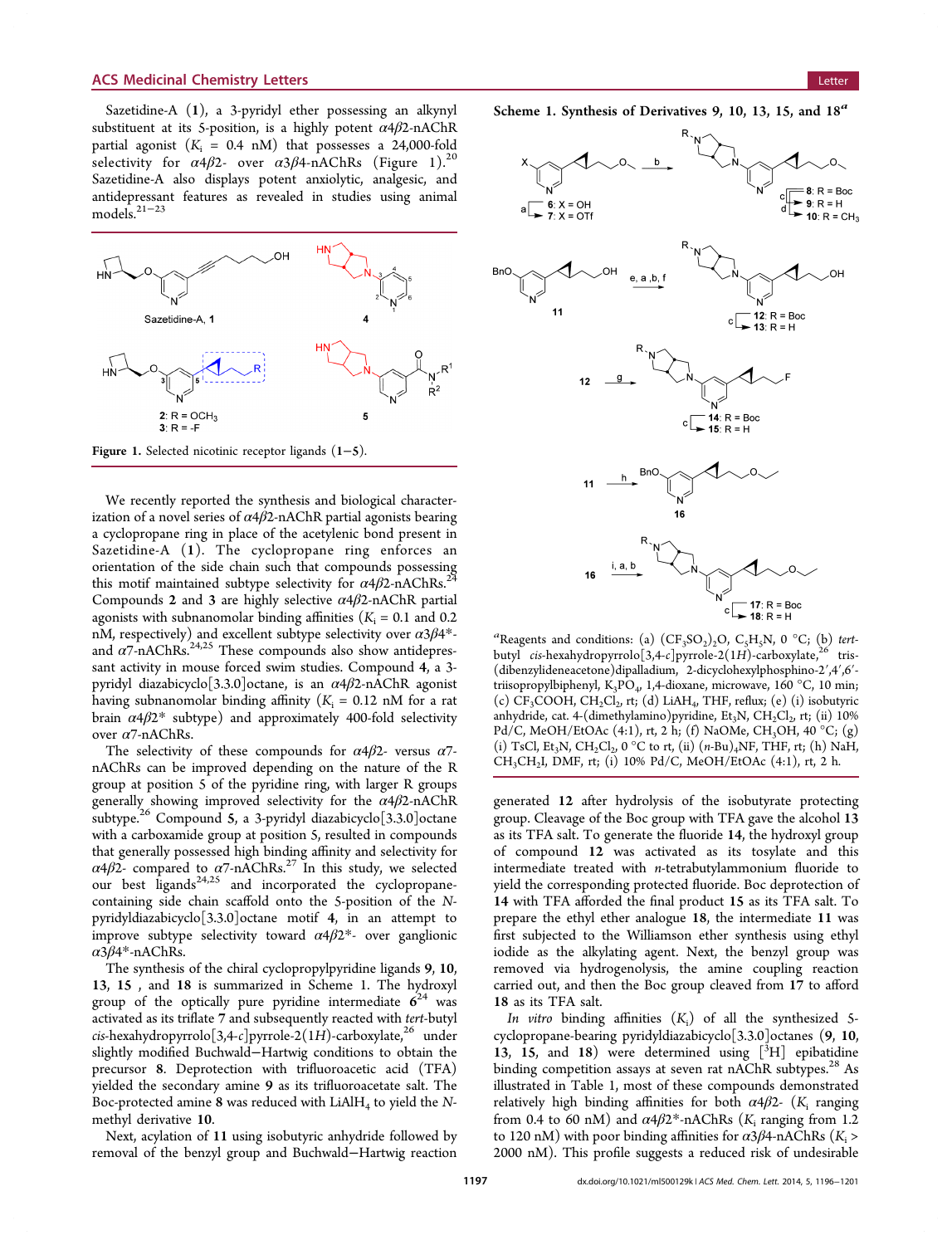<span id="page-4-0"></span>Table 1. Binding Affinities of 11 Ligands at Seven nAChR Subtypes Defined by Competition for  $[^3H]$ Epibatidine Binding



| $K_i$ (nM) <sup>a</sup>  |                      |                      |                   |                      |                      |                                   |                      |                                                 |
|--------------------------|----------------------|----------------------|-------------------|----------------------|----------------------|-----------------------------------|----------------------|-------------------------------------------------|
| compd                    | $\alpha$ 2 $\beta$ 2 | $\alpha$ 2 $\beta$ 4 | $\alpha 3\beta 2$ | $\alpha$ 3 $\beta$ 4 | $\alpha$ 4 $\beta$ 2 | $\alpha$ 4 $\beta$ 2 <sup>*</sup> | $\alpha$ 4 $\beta$ 4 | selectivity $(\alpha 3\beta 4/\alpha 4\beta 2)$ |
| ${\bf l}^f$              |                      |                      |                   | 10 <sup>4</sup>      | 0.40                 | 0.90                              |                      | 24000                                           |
| $2^g$                    |                      |                      |                   | $>10^4$              | 0.10                 | 0.30                              |                      | >100000                                         |
| $3^h$                    |                      |                      |                   | 3200                 | 0.20                 | 0.90                              |                      | 16000                                           |
| 4                        | 0.3                  | 46                   | 2.7               | 200                  | 0.50                 | 1.5                               | 27                   | 400                                             |
| 9                        | $0.30 \pm 0.10$      | 380                  | $26 \pm 7.0$      | $>10^4$              | $4.1 \pm 2.0$        | $1.2 \pm 0.20$                    | 170                  | >2400                                           |
| 10                       | $25 \pm 3.0$         | $>10^4$              | $>10^4$           | 2500                 | $58 \pm 18$          | 120                               | 1400                 | 40                                              |
| 13                       | $0.60 \pm 0.10$      | 260                  | $19 \pm 5.0$      | 7900                 | $3.1 \pm 1.0$        | $2.4 \pm 0.40$                    | 110                  | 2500                                            |
| 15                       | 0.40                 | 65                   | 10                | 2500                 | 1.6                  | 3.6                               | 37                   | 1600                                            |
| 18                       | 0.20                 | 390                  | 6.8               | $>10^4$              | 0.40                 | 1.9                               | 160                  | >25000                                          |
| nicotine <sup>c</sup>    | 5.5                  | 70                   | 29                | 260                  | 4.9                  | 9.8                               | 23                   | 53                                              |
| varenicline <sup>e</sup> |                      |                      |                   | 86                   | 0.40                 |                                   | 110                  | 210                                             |

<sup>a</sup>See [Supporting Information](#page-6-0).  ${}^b\alpha$ 4β2\*, endogenous receptors prepared from rat forebrain. Besides  $\alpha$ 4 and β2, other unidentified subunits may also be present.  $K_i$  values for nicotine were taken from the PDSP Assay Protocol Book [\(http://pdsp.med.unc.edu/](http://pdsp.med.unc.edu/)). <sup>d</sup>NA: not active, defined as <50% inhibition of binding in the primary assay at 10  $\mu$ M.  ${}^eK_i$  values for varenicline are from the literature.<sup>[29](#page-7-0) f</sup>K<sub>i</sub> values for 1 are from the literature.<sup>29 g</sup>K<sub>i</sub> values for 2 are from the literature.<sup>29 g</sup>K<sub>i</sub> val

Table 2. Functional Potencies and Efficacies of Ligands: Agonism and inactivation of Human  $\alpha$ 4 $\beta$ 2-nAChRs.<sup>a</sup>

|          | agonism        |                |                                       |                                       | inactivation   |                |                 |
|----------|----------------|----------------|---------------------------------------|---------------------------------------|----------------|----------------|-----------------|
| compd    | $EC_{50}$ (nM) | $pEC_{50}$     | HS- $\alpha$ 4 $\beta$ 2 efficacy (%) | LS- $\alpha$ 4 $\beta$ 2 efficacy (%) | $IC_{50}$ (nM) | $pIC_{50}$     | efficacy $(\%)$ |
| $1^b$    | 5.8            |                | 100                                   |                                       | 4.8            |                | 63              |
| $2^c$    | 18             |                | 60                                    |                                       | 5.6            |                | 71              |
| 9        | 14             | $7.9 + 0.10$   | $76 \pm 14$                           | $0.40 \pm 5.1$                        | 11             | $8.0 \pm 0.04$ | $77 \pm 1.0$    |
| 10       | >1000          | < 6.0          | ND <sup>d</sup>                       | ND                                    | $>10^3$        | < 6.0          | ND              |
| 13       | 18             | $7.8 \pm 0.10$ | $100 \pm 7.0$                         | $1.7 \pm 4.0$                         | 15             | $7.8 \pm 0.04$ | $73 \pm 2.0$    |
| 15       | 25             | $7.6 \pm 0.10$ | $110 \pm 7.0$                         | $-9.4 \pm 4.0$                        | 20             | $7.7 \pm 0.04$ | $74 \pm 2.0$    |
| 18       | 20             | $7.7 \pm 0.10$ | $88 \pm 4.0$                          | $-7.0 \pm 4.0$                        | 12             | $7.9 \pm 0.10$ | $76 \pm 4.0$    |
| nicotine | 300            | $6.5 + 0.10$   | $120 \pm 9.0$                         | $70 + 6.0$                            | 430            | $6.4 \pm 0.10$ | $92 \pm 2.0$    |

 $a$ See [Supporting Information](#page-6-0) for details. The term "inactivation" is used because compounds may be acting to desensitize receptors or as competitive or noncompetitive antagonists, and further work is needed to make such a distinction. Potencies ( $EC_{50}$  or  $IC_{50}$  values) and efficacies were measured for actions at a mixture of high-sensitivity (HS) and low-sensitivity (LS)  $\alpha$ 4 $\beta$ 2-nAChRs. Reported errors are the standard error of the mean (SEM) For all values. *b* Results for compound 1 were obtained from ref [18.](#page-6-0) 'Results for compound 2 were obtained from ref [20.](#page-7-0) <sup>*d*</sup>ND: Not determined. The efficacy was not determined if the  $EC_{50}$  or the  $IC_{50}$  value was greater than 1000 nM.

side effects associated with binding to ganglionic  $\alpha 3\beta 4$ nAChRs. These compounds also showed good selectivity for  $\beta$ 2\*-nAChRs ( $\alpha$ 2 $\beta$ 2-,  $\alpha$ 3 $\beta$ 2-,  $\alpha$ 4 $\beta$ 2-, and  $\alpha$ 4 $\beta$ 2\*-nAChRs) over  $β4*-nAChRs (α2β4-, α3β4-, and α4β4-nAChRs) compared to$ nicotine. The N-methyl-bearing analogue 10 showed decreased binding affinity for  $\alpha$ 4 $\beta$ 2-nAChRs ( $K_i$  = 58 nM) compared to the corresponding unsubstituted compound 9 ( $K_i = 4.1 \text{ nM}$ ), resulting in a 60-fold reduction in selectivity for  $\alpha$ 4 $\beta$ 2- over  $\alpha$ 3 $\beta$ 4-nAChRs. The binding affinity of ligand 13, bearing a terminal hydroxyl group, at  $\alpha$ 4 $\beta$ 2-nAChRs was similar to its fluoro-containing counterpart 15. However, alcohol 13 has an improved selectivity ratio  $(α3β4/α4β2)$  compared to 15. Of the new analogues made and tested herein, the ethoxy derivative 18 displayed the best binding affinity for  $\alpha$ 4 $\beta$ 2-nAChRs (K<sub>i</sub> = 0.40 nM), and it was found to be inactive at  $\alpha$ 3 $\beta$ 4-nAChRs ( $K_i$  = >10000 nM). Selected ligands were also tested at  $\alpha$ 7- and  $\alpha$ 7<sup>\*</sup>nAChRs,  $(\alpha 7^*)$ , endogenous receptors prepared from rat forebrain) and they were found to be devoid of activity at the highest concentration used (10  $\mu$ M), with the exception of 18 ( $K_i$  = 680 nM at  $\alpha$ 7-nAChRs) (data not shown).

Functional activity of all compounds was characterized at human  $\alpha$ 4β2-,  $\alpha$ 3β4<sup>\*</sup>-, and  $\alpha$ 1β1γδ-nAChRs using SH-EP1h $\alpha$ 4 $\beta$ 2, SH-SY5Y, and TE671/RD cells, respectively, and  ${}^{86}$ Rb<sup>+</sup> ion efflux assays. Note that  $\alpha$ 4 $\beta$ 2-nAChRs actually exist as two isoforms differing in sensitivity to nicotine or acetylcholine: high sensitivity (HS)  $(\alpha 4)_{2}(\beta 2)_{3}$ -nAChRs and low sensitivity  $(LS)$   $(\alpha 4)$ <sub>3</sub> $(\beta 2)$ <sub>2</sub>-nAChRs. Sazetidine-A is unusual in that it is a fully efficacious agonist at HS  $(\alpha 4)_{2}(\beta 2)_{3}$ -nAChRs, but it has much weaker efficacy at the LS isoform relative to conventional agonists like ACh and nicotine. This is because sazetidine-A only activates the HS phase of LS receptor function but does not activate the LS phase due to its lack of activity at the  $\alpha$ 4/ $\alpha$ 4 subunit interface present in the LS isoform.<sup>[30](#page-7-0)</sup> Efficacy of ligands at HS vs LS  $\alpha$ 4 $\beta$ 2-nAChR can be assayed by reference to proportions of those isoforms expressed in a given preparation of cells being studied as defined by function elicited by sazetidine-A. As seen in Table 2, the analogues tested share sazetidine-A's characteristic discrimination between HS- and LS- $\alpha$ 4 $\beta$ 2 nAChR isoforms. Tested compounds had agonist activity at  $\alpha$ 4 $\beta$ 2-nAChRs with EC<sub>50</sub> < 30 nM, with the exception of 10, which showed no activity (Table 2). For the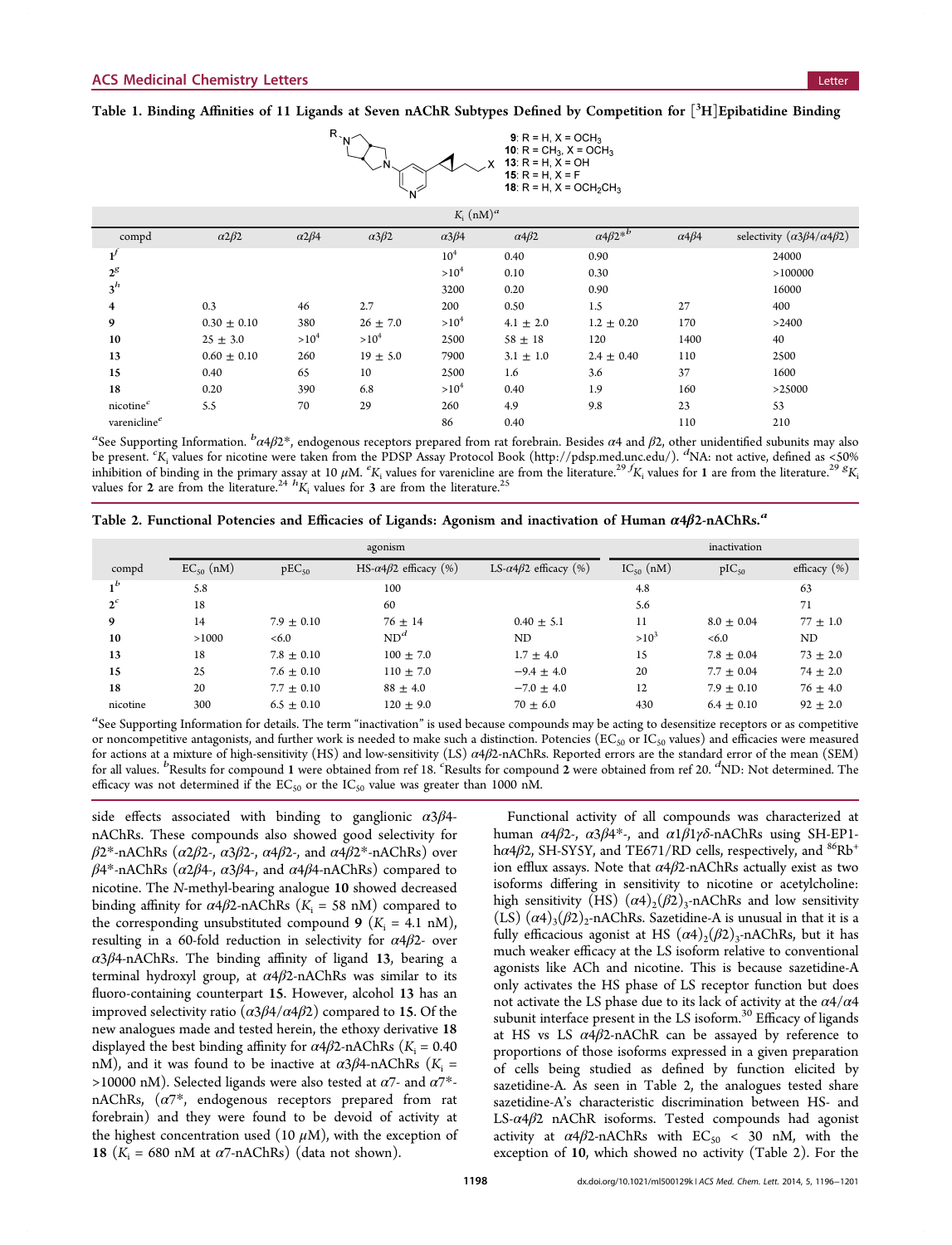

Figure 2. Behavioral SmartCube signatures of all diazabicyclo<sup>[3,3,0]</sup>octane. Compounds 9, 13, 15, and 18 produced a signature of activity suggesting a potential antidepressant-like effect. The drug was injected ip, 15 min before testing.

ligands evaluated, there was neither agonist nor antagonist activity at ganglionic  $\alpha 3\beta 4^*$ - or muscle-type  $\alpha 1\beta 1\gamma\delta$ -nAChRs or the potency was too low to characterize without testing at concentrations above 10  $\mu$ M. The methoxy analogue 9 showed similar  $EC_{50}$  and  $IC_{50}$  values (14 and 11 nM) to those for the azetidine-containing ligand 2 ( $EC_{50} = 18$  nM and  $IC_{50} = 5.6$ nM, Table [2](#page-4-0)). Interestingly, the hydroxyl (13) and fluoro (15) analogues showed the highest efficacies at 100% and 110%, respectively, for stimulation of HS  $(\alpha 4)_{2}(\beta 2)_{3}$ -nAChRs.

Compounds 13 and 15, however, had functional inactivation efficacies similar to those of other compounds tested in this study (Table [2\)](#page-4-0). The ethoxy analogue 18, which had the best binding affinity to  $\alpha$ 4 $\beta$ 2-nAChRs (K<sub>i</sub> = 0.40 nM) among the compounds tested here, also showed excellent activity at  $\alpha$ 4 $\beta$ 2nAChRs in functional agonism and inactivation assays ( $EC_{50}$  = 20 nM and  $IC_{50} = 12$  nM). Of note, none of the tested ligands appear to have any significant intrinsic activity at LS  $(\alpha 4)$ <sub>3</sub>( $\beta$ 2)<sub>2</sub>-nAChRs but have apparent efficacies ranging from 76% to 110% at HS  $(\alpha 4)_{2}(\beta 2)_{3}$ -nAChRs.

Preliminary in vivo evaluation of the nicotinic ligands for behavioral effects was carried out using SmartCube, an automated system that analyzes the behaviors of compoundtreated mice captured on digital video with the aid of computer algorithms.[31](#page-7-0) The behavioral signature of a test compound is compared with a database of behavioral signatures obtained from a large set of diverse reference compounds. Thus, we are able to make predictions as to the possible neuropharmacological activity of a test compound relative to major classes of compounds such as anxiolytics, antipsychotics, and antidepressants. All compounds were administered at doses of 5 or 10 mg/kg. Compounds 9, 13, 15, and 18 were found to produce behavioral signatures that have features of antidepressants, anxiolytics, and antipsychotics with little or no side effect profiles (Figure 2). Consistent with its lower potency in the radioligand binding and functional studies, compound 10 is relatively inactive in SmartCube and does not show the behavioral signature of compounds 9, 13, 15, and 18.

Next, to further establish the ability of these compounds to penetrate the blood−brain barrier, compound 15 was selected for mouse in vivo pharmacokinetic (PK) studies. The plasma and brain concentrations of compound 15 in male CD-1 mice after a single intraperitoneal (IP) injection at a dose of 10 mg/ kg were measured. The concentration of 15 reached a value of 197 and 256 ng/g at 30 and 120 min in the brain and 828 and 146 ng/mL at 30 and 120 min in plasma (Table 3). The brain to plasma ratio of compound 15 was found to be 0.24 at 30 min and 1.75 at 120 min, indicating acceptable CNS penetration.

Table 3. Pharmacokinetic Parameters of 15 in Mouse Plasma and Brain Following IP (10 mg/kg) Administration

| dose of<br>15 |               | plasma                   | brain         |                         |  |
|---------------|---------------|--------------------------|---------------|-------------------------|--|
| (mg/kg)       | time<br>(min) | concentration<br>(ng/mL) | time<br>(min) | concentration<br>(ng/g) |  |
| 10            | 30            | 828                      | 30            | 197                     |  |
| 10            | 120           | 146                      | 120           | 256                     |  |

Furthermore, the binding of 15 to protein in male CD-1 mouse plasma and brain tissue was determined using equilibrium dialysis. Binding of 15 was evaluated at a final concentration of 1  $\mu$ M. The percentage of binding of compound 15 in mouse plasma and brain tissue was 27% and 73%, respectively, after a 6 h incubation period. These results thus indicate that sufficient amounts of the unbound drug are available in the brain to exert a pharmacological action

On the basis of the SmartCube data and brain concentration levels of compound 15, we decided to further probe the possible antidepressant action of compound 15. We thus examined the effects of compound 15 in the classical mouse forced-swim test, $32$  an assay in which mice are placed into a beaker of water, and the time spent passively floating in the water (immobility) is recorded (Figure 3). Most traditional



Figure 3. Mouse forced-swim data for compound 15.

antidepressants decrease the amount of time the mouse spends immobile. Mice were administered compound 15 (30 mg/kg of the free base) 15 min prior to testing or the selective serotonin reuptake inhibitor sertraline, as a positive control (20 mg/kg). Compound 15 exhibited an antidepressant-like effect when administered IP with a significant reduction in immobility at a single dose as displayed in the bar graph in Figure 3.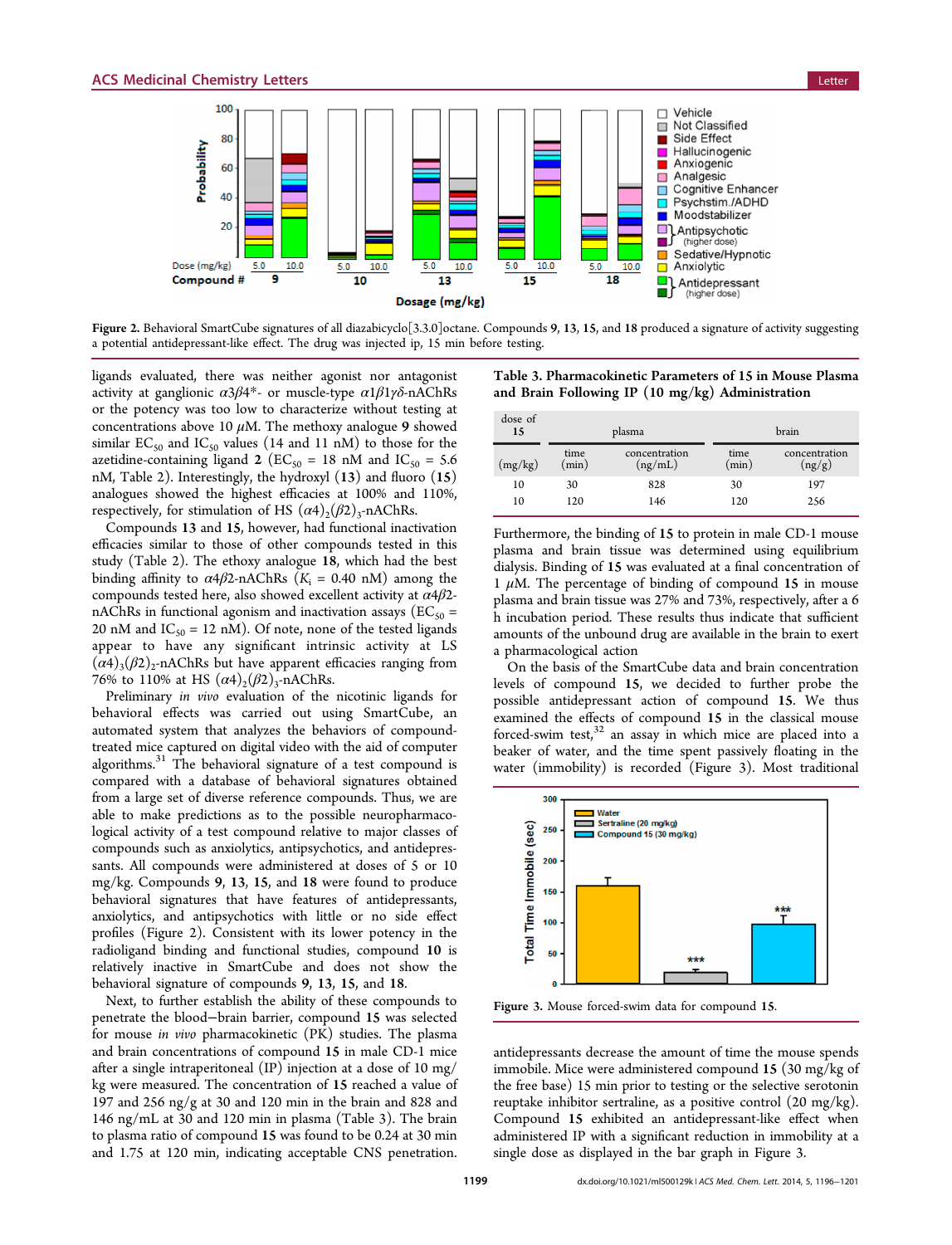#### <span id="page-6-0"></span>**ACS Medicinal Chemistry Letters Letters Letters Letters Letters Letters Letters Letters Letters Letters**

In summary, we describe the synthesis, pharmacological evaluation, and behavioral characterization of some 5-cyclopropane-bearing pyridyldiazabicyclo[3.3.0]octanes as nAChR ligands. All tested ligands with the exception of compound 10 showed excellent binding affinities for both  $\alpha$ 4 $\beta$ 2- and  $\alpha$ 4 $\beta$ 2<sup>\*</sup>nAChRs from the rat  $(K<sub>i</sub>$  values ranging from 0.4 to 4.1 nM) and poor affinity for rat  $\alpha 3\beta 4$ -nAChRs (K<sub>i</sub> >2400 nM). In functional studies, these ligands acted as potent agonists at human  $\alpha$ 4 $\beta$ 2-nAChRs and were inactive at both ganglionic α3β4\*- or muscle-type α1β1γδ-nAChRs. In this series, the fluoro-analogue 15 was found to possess subnanomolar binding affinity, a 1550-fold selectivity for  $\alpha$ 4 $\beta$ 2- versus  $\alpha$ 3 $\beta$ 4-nAChRs, as well as good agonist efficacy in the functional studies. Compound 15 achieves a brain concentration of ∼0.70 μM at 30 min, and this is over 400-times more than its binding affinity at the  $\alpha$ 4 $\beta$ 2-nAChR. Compound 15 was found to display antidepressant-like properties in the mouse forced-swim test. The above data support our hypothesis that the incorporation of the cyclopropane side chain at the 5-position of the pyridyldiazabicyclo[3.3.0]octanes would improve subtype selectivity for  $\alpha$ 4 $\beta$ 2- over  $\alpha$ 3 $\beta$ 4-nAChRs when compared to the parent compound 4, thus implying that the nature of the substitution at the position 5 plays a vital role in attenuating possible side effects associated with ganglionic  $\alpha 3\beta 4^*$ -nAChRs. These potent and selective nAChR ligands produced antidepressant/anxiolytic-like properties in the SmartCube test, and thus, they may serve as chemical probes in further exploring various aspects of nicotinic receptor function related to mood disorders.

#### ■ ASSOCIATED CONTENT

#### **6** Supporting Information

Experimental procedures and analytical data. This material is available free of charge via the Internet at [http://pubs.acs.org.](http://pubs.acs.org)

#### ■ AUTHOR INFORMATION

#### Corresponding Author

\*Phone: +1-312-996-7577. Fax: +1-312-996-7107. E-mail: [kozikowa@uic.edu.](mailto:kozikowa@uic.edu)

#### Funding

This research was supported by Award Number U19MH085193 from the National Institute of Mental Health.

#### **Notes**

The authors declare no competing financial interest.

#### ■ ACKNOWLEDGMENTS

We thank the PDSP program for performing the binding affinity assays. We thank Drs. Joel Bergman and Li-fang Yu for their assistance in proofreading the manuscript. We thank Dr. Afshin Ghavami of PsychoGenics Inc. for his helpful discussions.

#### ■ ABBREVIATIONS

nAChR, nicotinic acetylcholine receptor; ADHD, attention deficit hyperactivity disorder; TFA, trifluoroacetic acid; NIMH-PDSP, National Institute of Mental Health Psychoactive Drug Screening Program; HS, high sensitivity; LS, low sensitivity; IP, intraperitoneal

#### ■ REFERENCES

(1) Gotti, C.; Clementi, F.; Fornari, A.; Gaimarri, A.; Guiducci, S.; Manfredi, I.; Moretti, M.; Pedrazzi, P.; Pucci, L.; Zoli, M. Structural and functional diversity of native brain neuronal nicotinic receptors. Biochem. Pharmacol. 2009, 78, 703−711.

(2) Gotti, C.; Riganti, L.; Vailanti, S.; Clementi, F. Brain neuronal nicotinic receptors as new targets for drug discovery. Curr. Pharm. Des. 2006, 12, 407−428.

(3) Romanelli, M. N.; Gratteri, P.; Guandalini, L.; Martini, E.; Bonaccini, C.; Gualtieri, F. Central nicotinic receptors: Structure, function, ligands, and therapeutic potential. ChemMedChem 2007, 2, 746−767.

(4) Lemoine, D.; Jiang, R.; Taly, A.; Chataigneau, T.; Specht, A.; Grutter, T. Ligand-gated ion channels: New insights into neurological disorders and ligand recognition. Chem. Rev. 2012, 112, 6285−6318.

(5) Lee, C.-H.; Zhu, C.; Malysz, J.; Campbell, T.; Shaughnessy, T.; Honore, P.; Polakowski, J.; Gopalakrishnan, M. Alpha 4 beta 2 neuronal nicotinic receptor positive allosteric modulation: An approach for improving the therapeutic index of alpha 4 beta 2 nAChR agonists in pain. Biochem. Pharmacol. 2011, 82, 959−966.

(6) Meyer, M. D. Neuronal nicotinic acetylcholine receptors as a target for the treatment of neuropathic pain. Drug Dev. Res. 2006, 67, 355−359.

(7) Arneric, S. P.; Holladay, M.; Williams, M. Neuronal nicotinic receptors: A perspective on two decades of drug discovery research. Biochem. Pharmacol. 2007, 74, 1092−1101.

(8) Philip, N. S.; Carpenter, L. L.; Tyrka, A. R.; Price, L. H. Nicotinic acetylcholine receptors and depression: a review of the preclinical and clinical literature. Psychopharmacology 2010, 212, 1−12.

(9) Wilens, T. E.; Decker, M. W. Neuronal nicotinic receptor agonists for the treatment of attentioon-deficit/hyperactivity disorder: Focus on cognition. Biochem. Pharmacol. 2007, 74, 1212−1223.

(10) Taly, A.; Corringer, P.-J.; Guedin, D.; Lestage, P.; Changeux, J.- P. Nicotinic receptors: allosteric transitions and therapeutic targets in the nervous system. Nat. Rev. Drug Discovery 2009, 8, 733−750.

(11) Coe, J. W.; Brooks, P. R.; Vetelino, M. G.; Wirtz, M. C.; Arnold, E. P.; Huang, J. H.; Sands, S. B.; Davis, T. I.; Lebel, L. A.; Fox, C. B.; Shrikhande, A.; Heym, J. H.; Schaeffer, E.; Rollema, H.; Lu, Y.; Mansbach, R. S.; Chambers, L. K.; Rovetti, C. C.; Schulz, D. W.; Tingley, F. D.; O'Neill, B. T. Varenicline: An alpha 4 beta 2 nicotinic receptor partial agonist for smoking cessation. J. Med. Chem. 2005, 48, 3474−3477.

(12) Mihalak, K. B.; Carroll, F. I.; Luetje, C. W. Varenicline is a partial agonist at alpha 4 beta 2 and a full agonist at alpha 7 neuronal nicotinic receptors. Mol. Pharmacol. 2006, 70, 801−805.

(13) Rollema, H.; Guanowsky, V.; Mineur, Y. S.; Shrikhande, A.; Coe, J. W.; Seymour, P. A.; Picciotto, M. R. Varenicline has antidepressant-like activity in the forced swim test and augments sertraline's effect. Eur. J. Pharmacol. 2009, 605, 114−116.

(14) Rollema, H.; Hajos, M.; Seymour, P. A.; Kozak, R.; Majchrzak, M. J.; Guanowsky, V.; Horner, W. E.; Chapin, D. S.; Hoffmann, W. E.; Johnson, D. E.; McLean, S.; Freeman, J.; Williams, K. E. Preclinical pharmacology of the alpha 4 beta 2 nAChR partial agonist varenicline related to effects on reward, mood and cognition. Biochem. Pharmacol. 2009, 78, 813−824.

(15) Lummis, S. C. R.; Thompson, A. J.; Bencherif, M.; Lester, H. A. Varenicline is a potent agonist of the human 5-hydroxytryptamine(3) receptor. J. Pharmacol. Exp. Ther. 2011, 339, 125−131.

(16) Jorenby, D. E.; Hays, J. T.; Rigotti, N. A.; Azoulay, S.; Watsky, E. J.; Williams, K. E.; Billing, C. B.; Gong, J.; Reeves, K. R. Efficacy of varenicline, an alpha 4 beta 2 nicotinic acetylcholine receptor partial agonist, vs placebo or sustained-release bupropion for smoking cessation: A randomized controlled trial. JAMA, J. Am. Med. Assoc. 2006, 296, 56−63.

(17) Stokes, C.; Papke, R. L. Use of an alpha 3 beta 4 nicotinic acetylcholine receptor subunit concatamer to characterize ganglionic receptor subtypes with specific subunit composition reveals speciesspecific pharmacologic properties. Neuropharmacology 2012, 63, 538− 546.

(18) Leung, L. K.; Patafio, F. M.; Rosser, W. W. Gastrointestinal adverse effects of varenicline at maintenance dose: a meta-analysis. BMC Clin. Pharmacol. 2011, 11, 15.